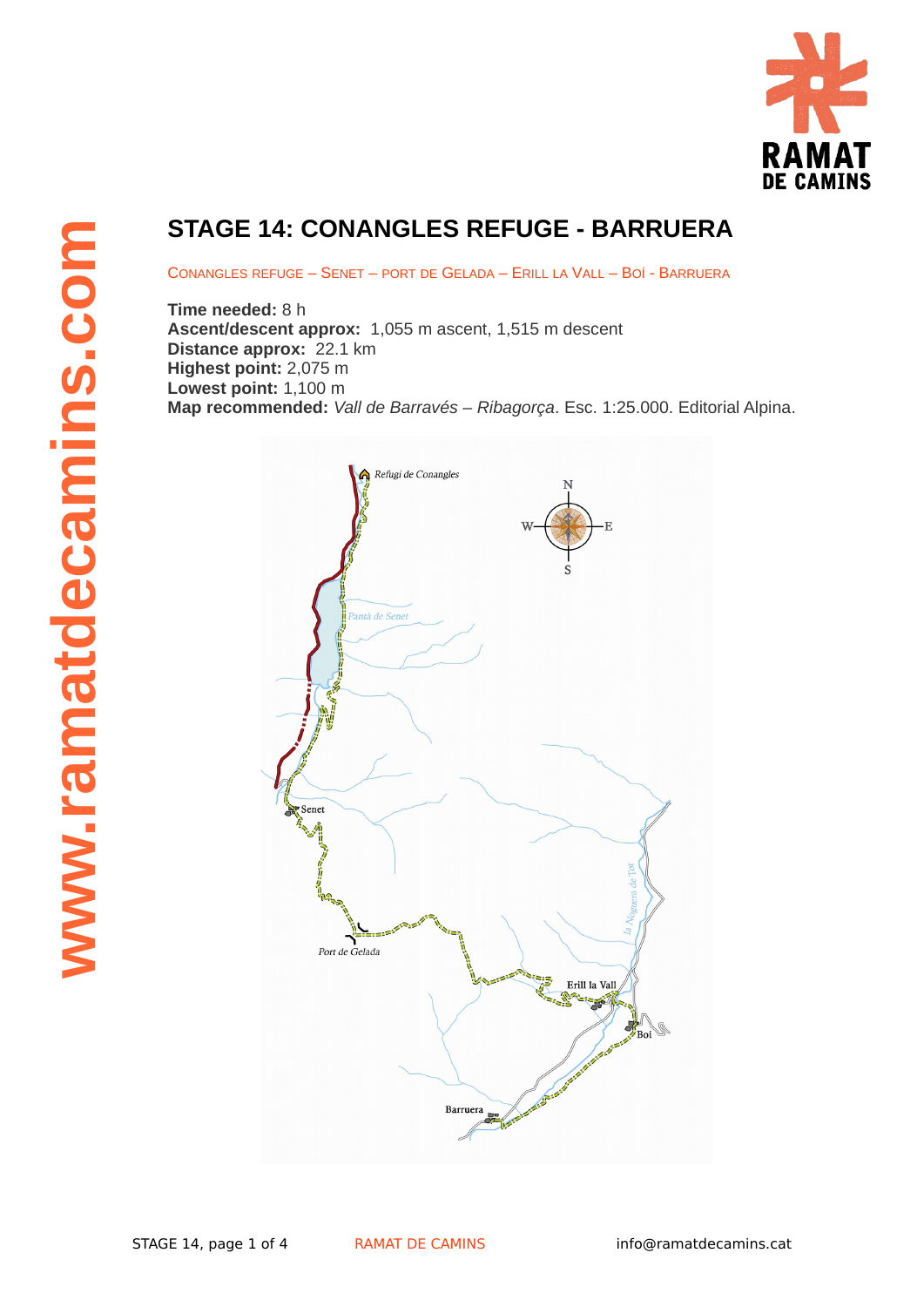- 0 h **Conangles refuge**, 1,555 m. Once we're on the road above the refuge we follow it south as far as a picnic area. A left turn here takes us towards the Besiberri lakes using a woodland track.
- 0.10 h **Fork** in the track. We take the track on the right, which the GR route uses. Shortly after the track becomes harder to distinguish and we turn left to cross a meadow.
- 0.15 h After the meadow we cross a **concrete bridge**, carrying on along the narrow path until it becomes a track a little further on.
- 0.30 h We come out on a wider track. To the right, crossing the river, the path leads to the Anglos lakes and the Ballibierna peak. We carry on along the wide track though, gaining height a little. The Baserca (or Senet) reservoir is on the right.
- 1.05 h **Telecommunications towers,** 1,507 m. After the towers we head downhill along a track with some steep sections included.
- 1.20 h Coming out onto a **road**, we follow it downhill.
- 1.30 h **Road T-junction**. Turning right here would lead to the reservoir. We turn left instead, heading downhill, but as soon as the Moralets power station comes into view we need to pay special attention as next to a long thin concrete building there's a track which we need to take on our left. At first the track climbs slightly and goes under an electricity pylon. After that it becomes flatter. Two or three minutes after taking it we come to a fork, taking the lower track, on the right.
- 1.45 h The track comes out at a **bend** in the road. We turn left, heading up the road and passing a children's play area on the right. Various itineraries are possible from here: towards the Romanesque church of Santa Cecília, the Pilaret de Sant Antoni Abat, the Pilaret de Sant Isidre, etc.
- 1.55 h **Senet,** 1,312 m. (rural accommodation). Not to be missed: Information point for Aigüestortes i Estany de Sant Maurici National Park, a stroll around the village, the church. As soon as we get to the village we find the old sawmill on the right, now an interpretation centre for the Aigüestortes i Estany de Sant Maurici National Park. A few metres further on, on the left, there's a signpost for the old path which heads up to the Gelada pass. The first section as far as the Artigalonga cabin coincides with a nature route, with different interpretation panels along the way. It's signposted with wooden posts with blue chamois paw print logos on them. We pass the church on the right and then some troughs on the left before heading up through a wood with scots pine, hazel and holly.
- 2.30 h We come out at a **drinking trough**. Now we're in the Planaverd pastures (1,550 m). Rather than following the track we go around to the other side of the trough and take a path heading upwards, which is fairly broken up at first. It gains height between a metal fence on the left and boxwood on the right. There's not much foliage here. The path comes out in a more open space and peters out. Here we have to head up through boxwood and pastures until we get to a track. Once there we turn right and head upwards, very shortly coming to a bend. Leaving the track at this point we continue along a narrow path, also quite broken up here. It follows a long skirting route, with views of Senet from high above.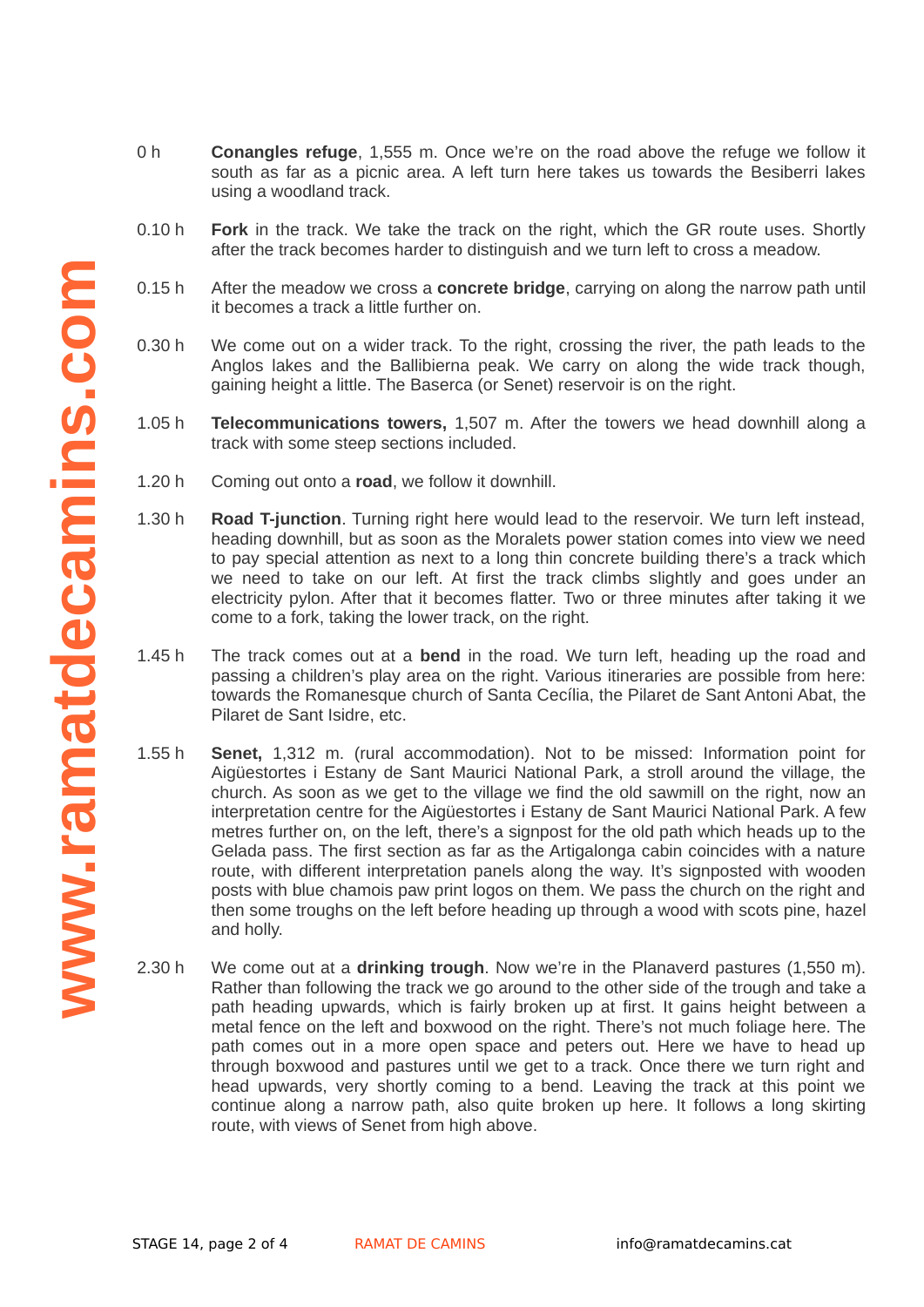- 3 h **Artigalonga cabin**, 1,720 m. Shelter for local shepherds. In the past this pasture area was sown with barley, rye and potatoes. There's a chance to fill water bottles from fresh water troughs here. We leave the nature trail at this point and start to find posts with yellow dots on them. For the moment we need to head upwards as far as the track a little further up from the cabin, paying attention when we get there because there's a trough just there above the track from where the old path leads to the Gelada pass. Initially the path flanks the track, which runs parallel to us below on the right. Shortly we come back out on the track, which has a small cabin on the other side of it. We don't need to use the track at this point because the narrow path carries on down this side of the mountain and is easier to pick out from here on. We reach the pass after a long flanking movement across the mountain.
- 5 h **Erill or Basco pass**, 1,920 m. Cattle fencing. The Faro d'Erill mountain is on our right and the Comaminyana summit on the left. Ahead of us there are lofty views of the Erill, Boí and Taüll farm buildings, and further ahead the Pla de l'Ermita housing estate. Erill is hidden from view. Now we can either follow the yellow posts, which head down to the right of the valley, or head down in the direction of the farm buildings. Taking this second option, which we recommend, it's a question of heading cross country downhill and crossing the ravine on the left before seeking a very old stone hut located at a strategic spot on top of a small hilltop.
- 5.25 h **Stone hut**, 1,700 m. We can see the Erill farm buildings down below from here.
- $5.35h$ 5.35 h On our right we pass the Joanamat, Martimpé and Vidal **farm buildings**, collectively known as Erill Amunt, 1,600 m. The old Sant Cristòfol chapel once stood here but only the ruins remain. We go past the buildings and carry on to the right using a path with a little foliage and passing between woods on the left and meadows on the right. There are some posts here which lead down the right-hand side of the valley from the Basco pass. We cross a small ravine before skirting a meadow surrounded by trees. Heading down from the meadow, now on the other side, we come to a stream, a dry stone wall and the path, now easily identified.
- 5.55 h **Start of the path**, 1,575 m. Turning left we start heading downhill along this pretty woodland path.
- 6.30 h Close to the village of Erill we cross a **ravine**, slightly further down from a small dam. The ravine is on our right now.
- 6.35 h **Erill,** 1,250 m (hotel, apartments, rural accommodation, hostel, restaurant). Not to be missed: a stroll around the village, the church, the Romanesque interpretation centre. From a children's play area we head down through the village streets. At the point where we come to a stone spring we turn left in the direction of the old path which leads to Boí.
- 6.45 h The old path leads out past houses and vegetable patches and comes out at the L-500 road which crosses the Vall de Boí. Crossing to the other side we turn right and a few metres further on, at the 15 km mark, we come to a narrower asphalt road which heads downhill to the left to the Boí water treatment plant. We follow this road, passing the plant on the right and crossing a ravine via a pretty wooden and iron bridge. On the other side we start gaining height using a path along which flora and fauna information panels are sited, also offering information on heritage in the surrounding area. We reach the lower part of Boí, arriving below a large hostel and coming out in front of the cemetery.
- 7 h **Boí,** 1,250 m. (hotel, apartments, rural accommodation, restaurant). Not to be missed: the church, the Casa del Parc, a stroll around the village. From here we can head up to Taüll to visit the famous Romanesque churches.